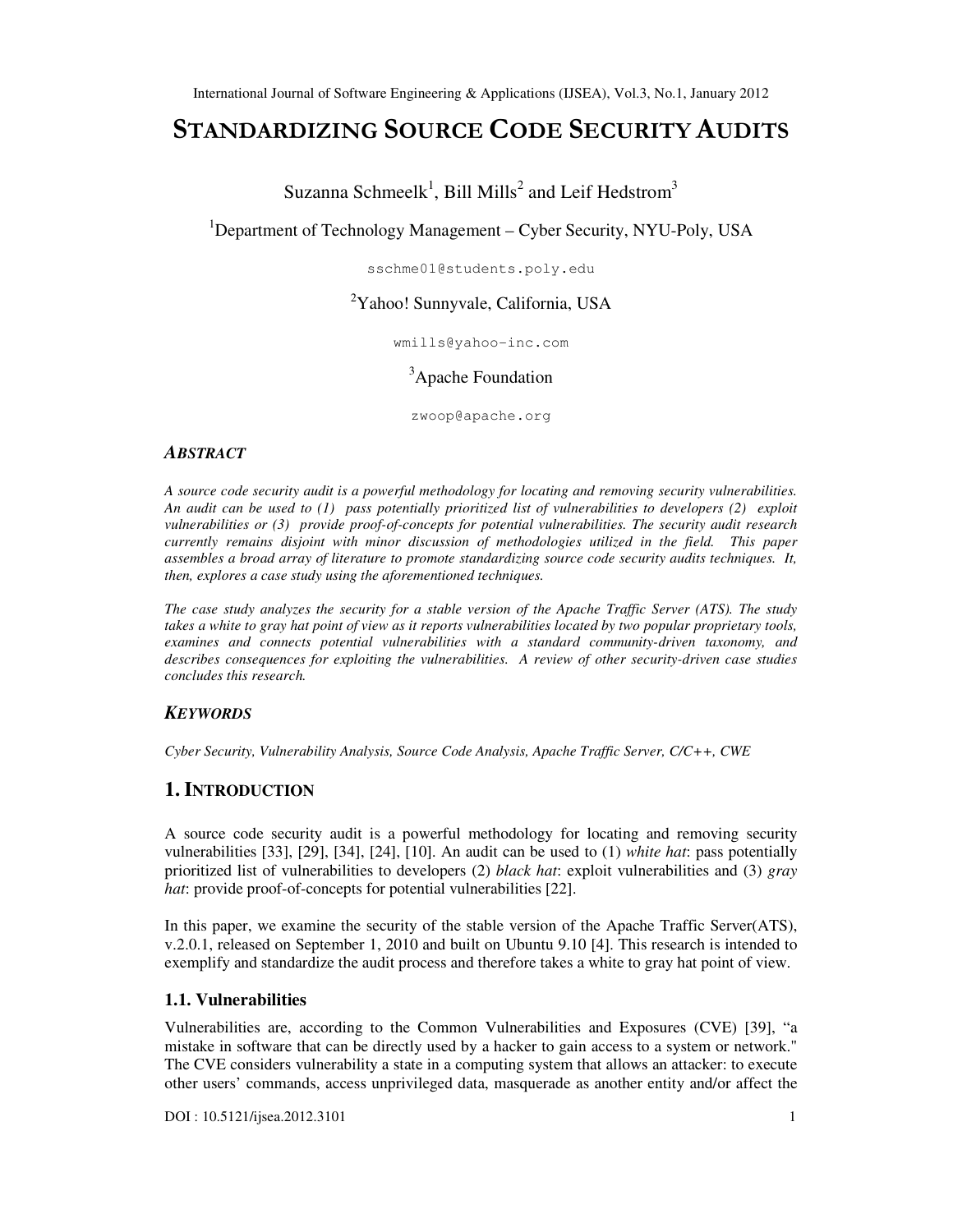International Journal of Software Engineering & Applications (IJSEA), Vol.3, No.1, January 2012 systems service. Expanding the CVE notion of vulnerability, we can say that a vulnerability is any aspect of the software that can be used to exploit the confidentiality, integrity and/or availability (CIA) of the system.

In many cases vulnerabilities arise from programming errors and misinterpreted function usage. Vulnerabilities are faults, but not all faults are vulnerabilities. A defect, or fault, is defined by IEEE as "a product anomaly [1]." As faults are found at large, it is essential to use a standard language to discuss found faults using a standardized fault taxonomy. There are many fault taxonomies, including: Beizer [6], [7], Zitser [56], Kratkiewicz [28], SAMATE [40], this paper standardizes security faults using the community-driven taxonomy, the Common Weakness Enumeration (CWE) [41]. CWE is currently maintained by the MITRE Corporation [38] with support from the Department of Homeland Security.

Vulnerabilities are expensive and can lead to system exploitation [44]. Heffley and Meunier [23] reported growing annual costs at a half million dollars in 2002. In fact, exploited vulnerabilities can cost companies millions of dollars in data loss [22]. Organizations such as iDefense and Zero-Day Initiative (ZDI) are specifically designed to report and compensate finders for vulnerabilities. iDefense claims that since its launch in 2005, over 2K cases have been created. Subsequently, patching vulnerabilities can cost a lower-bound of \$100K [23] and can leave an application vulnerable for weeks [22]. Therefore, fixing vulnerabilities pre-deployment is optimal for both software producers and consumers.

## **1.2. General Vulnerability Remediation**

General security-vulnerability remediation follows traditional fault-removal techniques. Removal depends on detection and severity-level. Depending on detected vulnerability severity, in the worst case, the complete underlying architecture may need to be improved/re-interpreted. Code modularity and federation remain critical components to developing and maintaining robust software.

## **2. VULNERABILITY REMEDIATION VIA AUDITING**

This section fills a literature void by compiling auditing literature and practices into a single useful process. The techniques discussed can be used as necessary on an individual projectspecific basis.

## **2.1. Manual Analysis**

Standard Manual security analysis is traditionally the first auditing phase. During this phase the questions which are addressed include: *Is there any relevant background information to examine? What is the audit purpose? What are the code base quantitative and qualitative characteristics?* and *What are the attack surfaces?* 

#### **2.1.1. Background Information**

Relevant background information includes collecting relevant platform exploitation issues, collecting architectural and/or design documentation (from READMEs, wikis and external les) for potential exploitable issues and exploitable issues associated with the platforms on which the code is executed [8].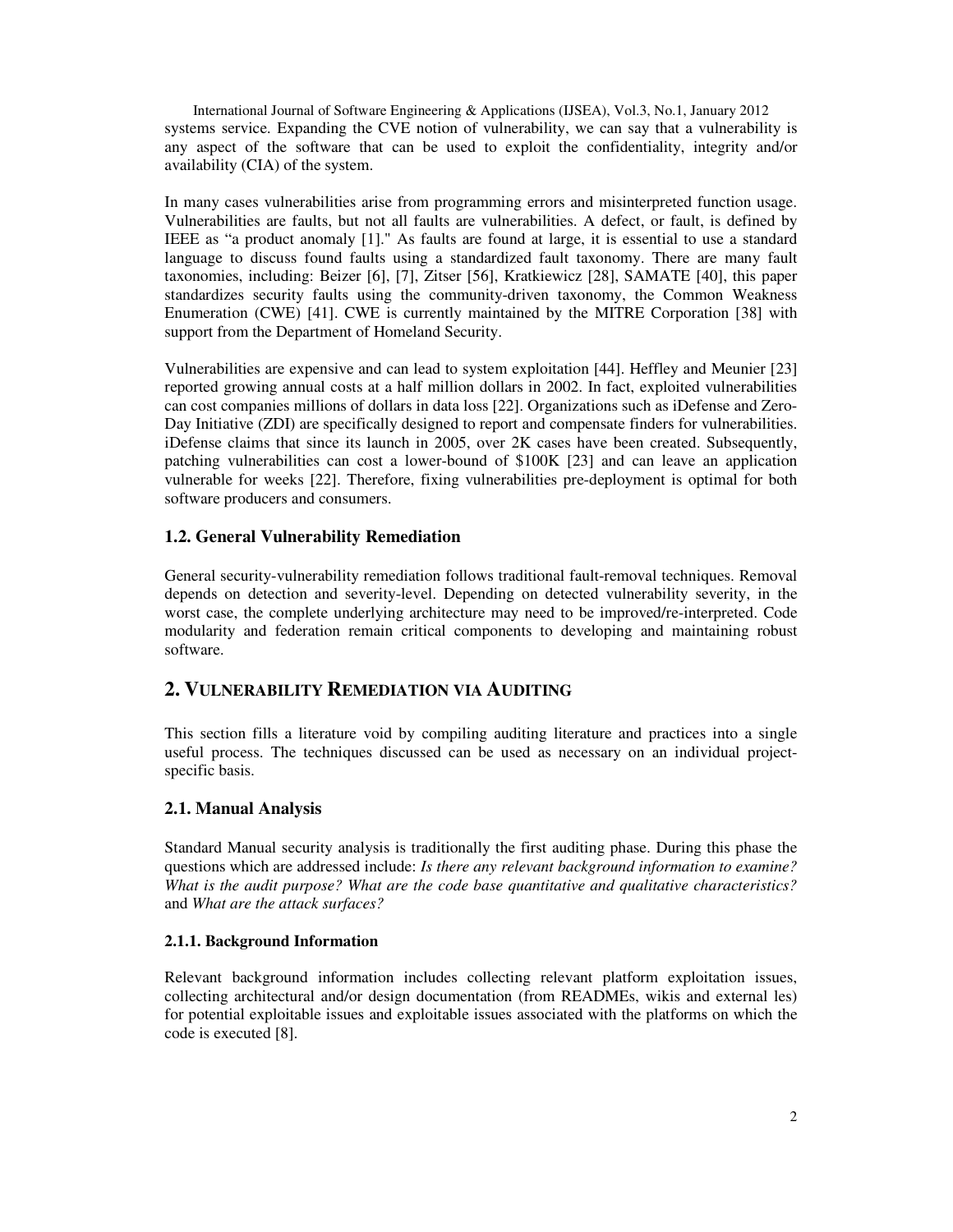## **2.1.2. Audit Purpose**

Determining the audit purpose is a key element into both what code will actually be further examined as well as for determining the type of analysis (white, gray or black).

## **2.1.3. Quantitative and Qualitative Code Characteristics**

The quantitative source code characteristics are essential for understanding what is being examined. This question estimates the lines-of-code (LOC) and collects knowledge of third-party libraries, churn (size of changes between versions), McCabe's cyclomatic complexity [36], nesting complexity, and number of languages to be analyzed [51]. The qualitative source code analysis explores and notes whether annotations are present within the code.

## **2.1.4. Attack Surfaces**

Finally, exploring the attack surfaces analyzes sources of input [22]. It also determines if security mechanisms and/or state management are already in place. Once the attack surfaces have been identified, a further qualitative analysis needs to be performed noting specific programming behaviour. Behaviours including user-supplied input assumptions, lack of sanitization of usersupplied input, lack of function return-value checks, lack of variable initialization, presence of jump or function pointers and unsanitized use of user-supplied data—all need to be examined in detail.

# **2.2. Auditing Tools**

Auditing tools can be beneficial for flagging potential security vulnerabilities. This is the next phase in vulnerability remediation provided there are tools for the language under analysis. Source code static analysis has recently emerged as a standard means to analyze a program for potential security-related faults at compile time [55], [48], [35], [11]. Static analysis is "the process of evaluating a system or component based on its form, structure, content, or documentation [1]." Typically static analysis is divided into formal and non-formal methods. Proprietary tools such as Coverity, Klocwork, Fortify, Parfait and open source tools such as FindBugs have improved analysis tool reports. A static analysis tool can be used to find a lower bound on potential program faults. Theoretically, if one fault exists per three thousand lines of code (KLOC), then there would be over a thousand faults in a code base of three million lines of code (MLOC) [16].

## **2.2.1. Formal Methods**

Further formal methods, or program correctness techniques, are mathematical techniques for evaluating if a program satisfies its formal specification for all its possible inputs [48]. Dwyer, et al. [19], defined formal software analysis as "a mathematically well-founded automated technique for reasoning about the semantics of software with respect to a precise specification of intended behaviour for which the sources of unsoundness are defined. "Program correctness is a system's ability to perform its job according to the specification (correctness) and to handle abnormal situations (robustness) [37]. Formal methods benefits come with some costs. First, the overhead for program specification can be quite great: 1+ hour per 300 LOC. Second, correctness proves the program design to be correct, but does not necessarily prove the program implementation to be correct [43].

*Ada Tools:* The Spark/Ada language was developed as a proprietary language for Praxis Critical Systems. Using Spark/Ada to specify and validate programs has been shown to reduce formal testing costs by 80% [3]. Spark is an annotated subset of Ada placed as comments within the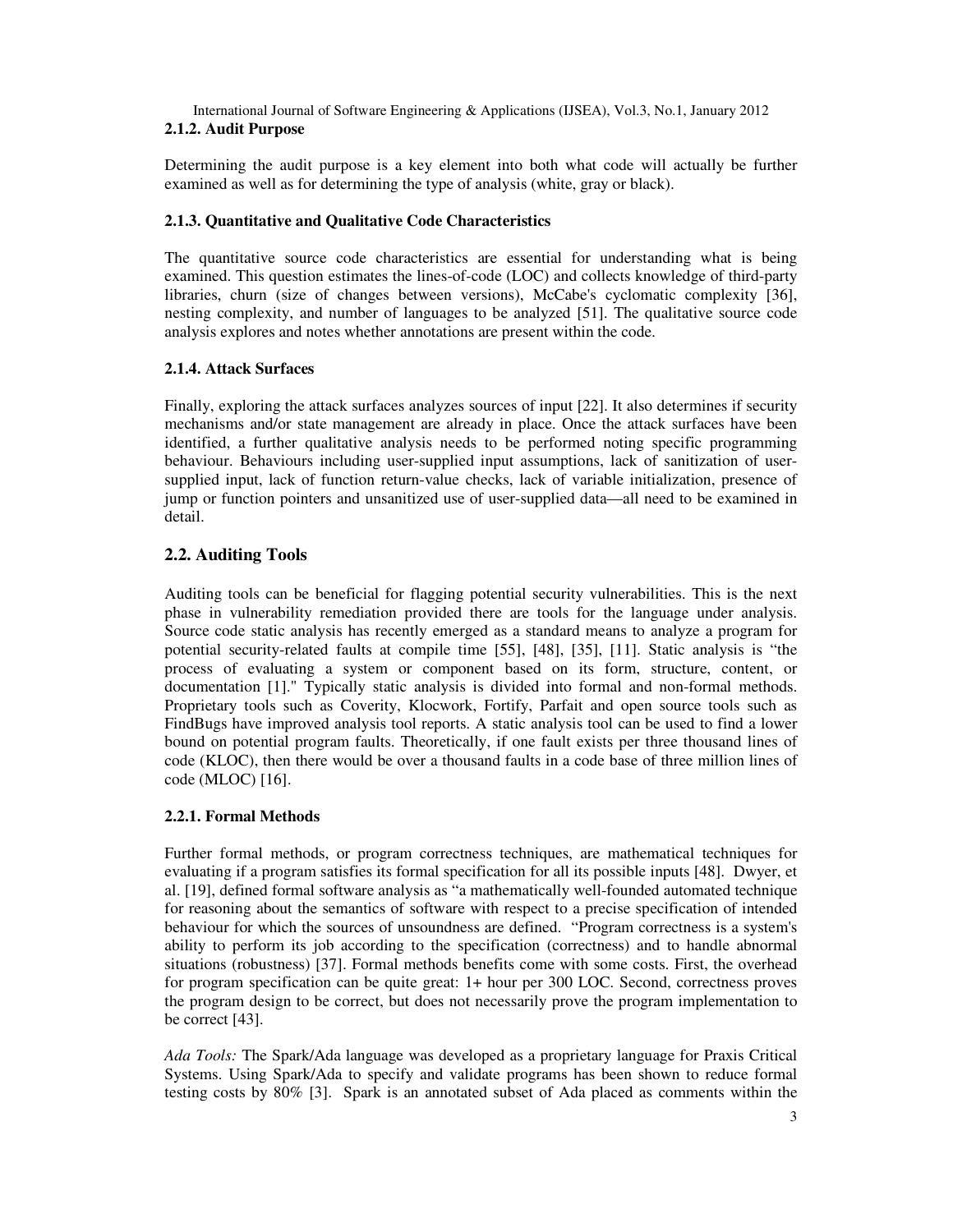International Journal of Software Engineering & Applications (IJSEA), Vol.3, No.1, January 2012 program. The Ada compiler ignores the annotations, but the Spark Examiner checks the annotations against the code, expediting early code analysis and fault avoidance. Spark/Ada has been a key element for building Praxis' high integrity systems. Peter Amey writes that using Spark/Ada for formal correctness techniques is pushing testing towards extinction [3].

*Java Tools:* The Java Modeling Language (JML) [30], [31], [9], [32], was developed in the late 1990s as a modeling language for incorporating formal specifications into Java programs. Modeling languages sit between the user (using natural language) and the coded program (written in the coding language) to specify program functions, behaviours and responsibilities and to validate program correctness. JML extends Meyers' design by contract to the Java language. Following the Spark/Ada paradigm, JML provides a language for specifying programs using design by contract. JML specifications can be verified by various tools, including ESC/Java2 [20], [13], [14] and LOOP [50], [49]. JML and its verification tools are well known techniques for specifying Java programs.

#### **2.2.2. Non-Formal Methods**

Non-formal methods are non-mathematical techniques to analyze a program's syntax and semantics for possible faults. The non-mathematical technique cannot prove fault absence and usually try to balance the following: soundness, completeness, scalability and usability [23]. Sound tools report no false negatives (i.e. "the ability to detect all possible errors of a certain class" [23]). Complete tools report no false positives (i.e. "reasonably precise" [23]). Scalable tools try to balance data flow methodologies with analysis soundness and completeness. Tool usability distinguishes how a tool works in practice.

*Java Tools:* FindBugs [5], [15] is a pattern-driven tool for examining Java byte code and source code. FindBugs was initially developed by a team at the University of Maryland led by William Pugh. The architecture relies on a input rule set file to locate instances of faults. Rule sets are bug patterns that "are likely to be errors" [15]. The tool has over 300 rule set patterns written in Java. Cole, et al. [15], emphasize that it finds one fault per 0.8 - 2.4 KLOC on non-commercial source code.

PMD looks for potential faults in Java source code. It takes a given rule set—written in XML and pattern matches it with source code. PMD is basically a compiler front-end as it analyzes the input program abstract syntax tree and builds control flow graphs. PMD documentation explains that each rule traverses the abstract syntax tree to find potential errors. After analysis, violations the output can be printed in many formats.

Jlint [2], designed by Konstantin Knizhnik and Cyrille Artho, is another static analysis tool. The tool has two components: a syntax checker (AntiC) and a semantic verifier. Jlint's semantic verifier is designed to look for three categories of faults: synchronization, inheritance and data flow. The semantic checker examines data flow at two levels, locally and globally. A local data flow analysis examines a set of statements within a given scope where there is no control flow transfer [27]. A global data flow analysis, also known as intraprocedural analysis, examines method-inclusive statements [27]. At the two levels, with respect to data flow analysis, Jlint calculates ranges of values for expressions and local variables and saves the calculations into a variable descriptor. A handy feature of Jlint is the implementation of a history file, which can be stored to suppress warnings during subsequent analysis.

*C/C++ Tools:* Coverity is a path, flow and partially context-sensitive proprietary tool that can identify many critical faults in C, C++, C#, Java and other languages. The proprietary tool was created by a team at Stanford University led by Dawson Engler. There are over sixty individual  $C/C++$  checkers included with the tool [18]. The documentation states that the checkers fall into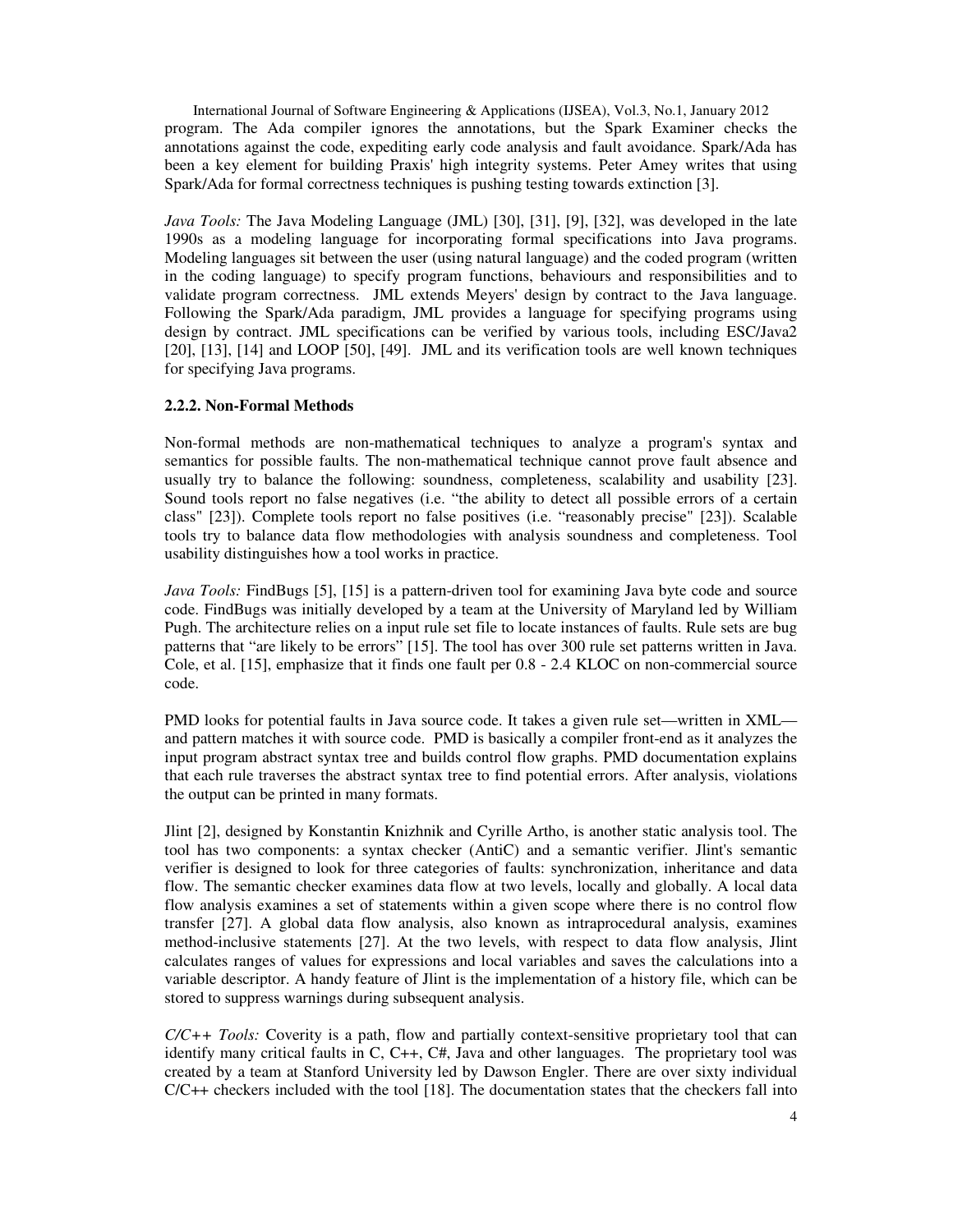International Journal of Software Engineering & Applications (IJSEA), Vol.3, No.1, January 2012 four primary categories: security, crash-causing, incorrect program behaviour, concurrency and performance degradation. The categories contain further groups of potential problems.

Fortify is a path, flow and partially context-sensitive proprietary tool geared predominately towards security. Its source code analyzer component uses fault pattern rulesets, which are "code idioms that are likely to be errors [15]." Currently, Fortify 360 examines source code for over 470 potential vulnerabilities in five main categories: data flow, control flow, semantic, structural and configuration. The partially context-sensitive tool uses global, interprocedural taint propagation data flow analysis to analyze flow between source and sink. In 2006, Fortify integrated FindBugs as a plugin for source code analysis.

Parfait is a proprietary analysis tool for C/C++ developed by Sun Microsystems and the University of Queensland, Brisbane [12]. The Parfait architecture is a tier structured hierarchy ordered from faster to slower analysis. Hence, the Parfait analysis tool can efficiently analyze 1+ MLOC. The framework is designed around a demand-driven Parfait tier paradigm. First, a worklist is created for each bug category. The worklist is initialized and populated with statements that could contain the faults for the given category. Second, in each tier, Parfait iterates over the worklist eliminating proven harmless statements. Finally, the remaining statements are reported as potential faults to be reviewed by the user. Parfait's design improves the traditional forward analysis, thus, improving traditional analysis bottlenecks.

The static analysis tool ARCHER (Array CHeckER) is strictly a C memory access checker [52] designed by a team at Stanford University. The tool can work either with or without annotations; however, the tool is "not a verifier [52]." ARCHER analyzes code through inferring a set of context-sensitive constraints. ARCHER's design includes using path-sensitive analysis and interprocedural symbolic analysis. It evaluates all known expressions at every array reference, pointer dereference or call to a function that expects a size parameter. Faults are either categorized as security concerns or standard faults. The three analysis phases include: (1) constructing abstract syntax trees using a modified version of the GNU C compiler, (2) transforming the abstract syntax into intermediate control flow graph (cfg) representation and constructing an approximate program call graph, and (3) analysing each function for potential memory errors. The tool advertises its false positive rate to be less than 35%.

#### **2.2.3. Exploitation Testing**

Exploitation testing is the next phase of a gray or black hat audit. Testing takes on many forms [26]. The goal of this phase is to demonstrate and document repeatable system compromise by a hostile entity. When live penetration tests are not mandatory, testing needs to occur off line in a safe environment [8]. Test cases need to be as simple as possible and can lead to the discovery of new or composite vulnerabilities. Due to cost and time limitations, testing exploitable code typically requires deciding on both prioritized vulnerabilities to examine and political motivations for fixing code by showing an exploit is possible.

#### **2.2.4. Managing Fault Removal**

Exploitable vulnerabilities need to be removed depending on system circumstances [22, 54]. Schmeelk et al. [47] reported a generalized prioritization schema based on fault: system impact, location, scope and design. Removing and eliminating faults based on a case-specific general schema will help reduce development costs and post-deployment patching.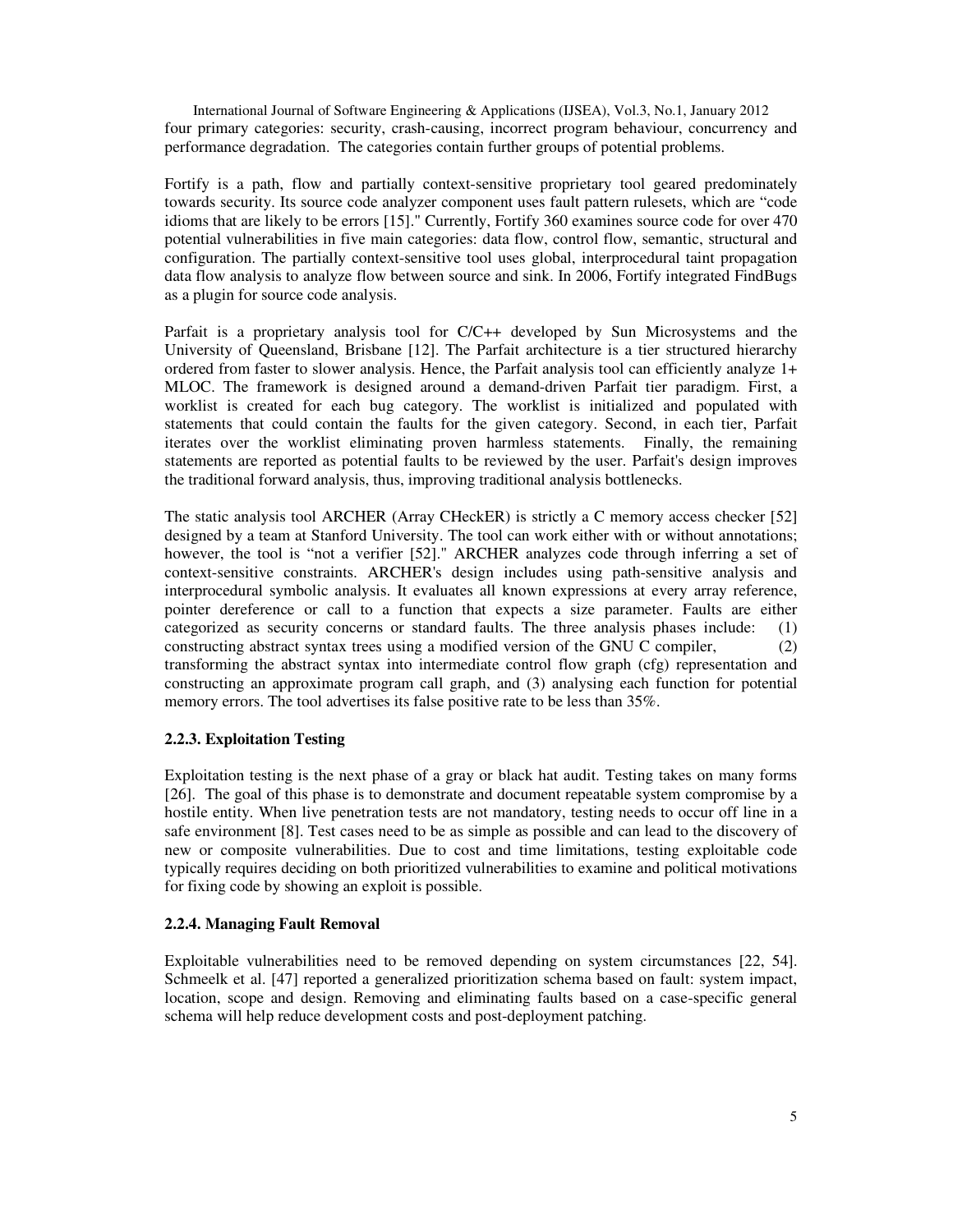## International Journal of Software Engineering & Applications (IJSEA), Vol.3, No.1, January 2012 **3. C/C++ SECURITY CASE STUDY ANALYSES**

## **3.1. Open Source Hardening Project Study**

In early 2008, Coverity published results [17] from a contract with the U.S. Department of Homeland Security to participate in the Open Source Hardening Project designed to enhance security and quality of 250 open source software projects including Samba, FreeBSD, Linux, Perl, Python, PHP, TCL and NTP. One of the intentions of the project was to measure and compare the overall fault densities of the participating projects as determined by current static analysis tools [17].

## **3.2. Yahoo! Source Code Analysis Study**

A study at Yahoo! during 2008 [47] found the most prevalent fault category to be null pointer dereferences, totalling 23.8% of all true faults found. Resource leaks totalled 18.3% of all true faults found. Trailing resource leaks, they found unsafe use of return value faults totalled 10.3% of all true faults. The fourth category of faults, related to concurrency concerns, totalled 7.7% of all true faults found. The fifth most prevalent fault category, unintentionally ignored expressions, totalled 4.7% of all true faults.

# **4. APACHE TRAFFIC SERVER SECURITY ANALYSIS**

The Apache Traffic Server is an extensible HTTP/1.1 compliant caching proxy server developed originally by Inktomi, acquired by Yahoo! in 2002 and donated to Apache Software Foundation (ASF) in 2009 [53]. It handed over 400TB/day at Yahoo! as both a forward and a reverse server. Currently, it is a top-level project at the Apache Software Foundation (ASF).

A proxy server typically sits at the edge of a network and "acts as an intermediary for requests from clients seeking resources from other servers [45]." A forward proxy "takes origin connections from intranet clients and connects them to servers out on the internet [46]." Typically, a forward proxy is used for content filtering, email security, NATs and compliance reporting. A reverse proxy is an "Internet-facing proxy used as a front-end to control and protect access to a server on a private network [45]." Typically, a reverse proxy is used for load balancing, caching, SSL offloading, compression, content redirection, and as an application firewall, among other uses. A traffic proxy is designed to improve network efficiency and performance.

## **4.1. Manual Analysis**

The first security auditing analysis phase consists of gathering relevant information. The following subsections explore the ATS in detail.

## **4.1.1. Background Information**

The ATS has three main processes—server, manager and cop. Similarly to the Apache HTTP Web Server Project, the ATS proxy is constructed around a dynamic plug-in service architecture. The ATS provides six main API functions: HTTP header manipulation, HTTP transactions, Input/Output (IO), networking connecting, statistics and overall management. The ATS does contain a database to cache pages. As such, it can store/serve (but does not execute) Java applets, JavaScript program and VBScripts, and other executable objects from its cache. The ATS is designed to operate on Fedora, Ubuntu, FreeBSD, OpenSolaris and OSX operating systems.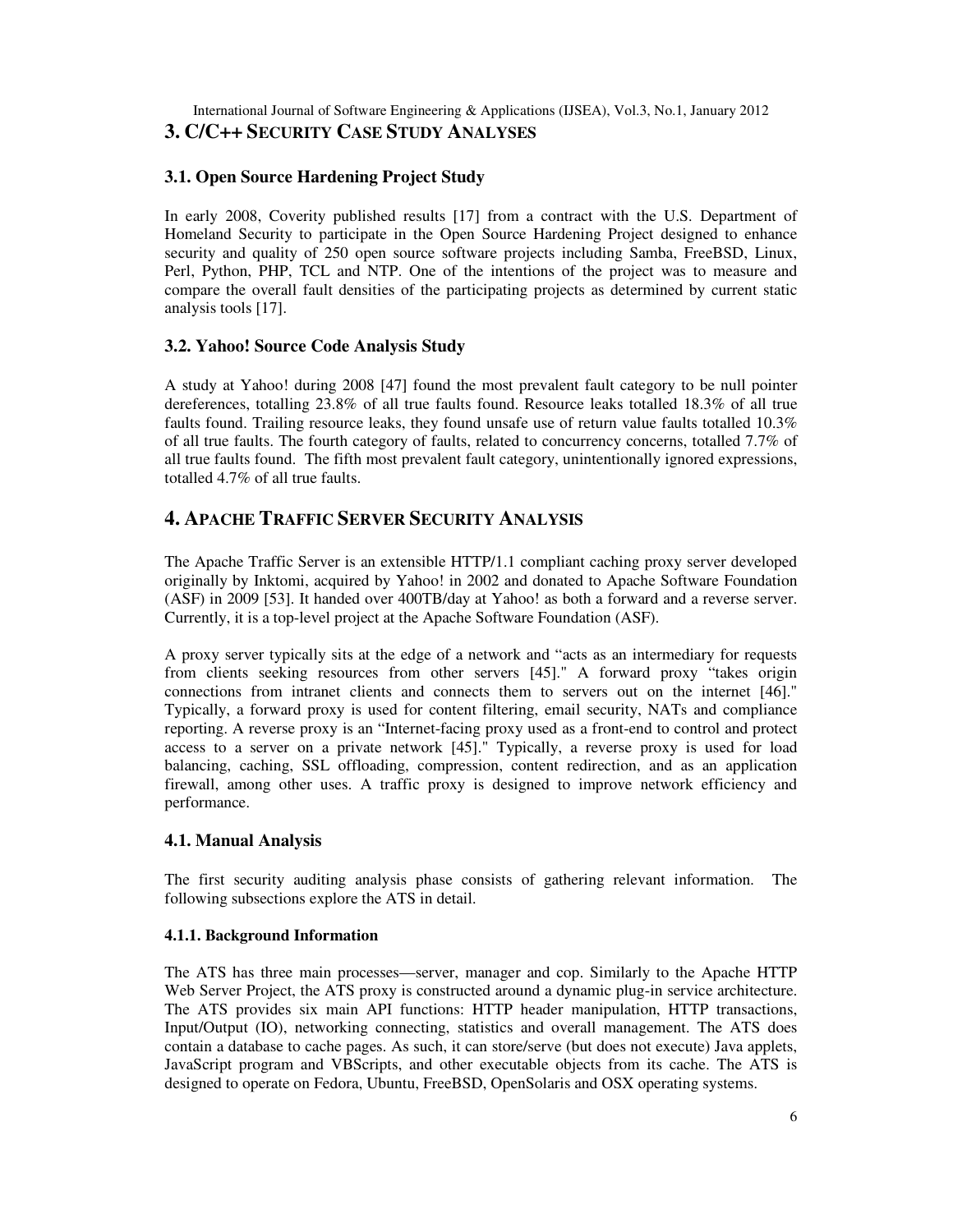#### **4.1.2. Audit Purpose**

The purpose of this research is to explore standardizing source code security auditing. We, therefore, have taken a white to gay hat approach. Black hat analyzes are highly dependent on a precise execution environment.

### **4.1.3. Quantitative and Qualitative Code Characteristics**

There are both quantitative and qualitative code-base characteristics to consider. ATS consists of over 348,732 lines of code. The proxy is designed around a C plug-in architecture. As such, thirdparty plug-ins will need additional analysis. The proxy is developed in C and C++ and scans Hyper-Text Transfer Protocol (HTTP) and Multipurpose Internet Mail Extensions (MIME). The ATS does contain a database to cache pages; it can store objects from its cache. Annotations for the static analysis tool, Coverity, are present within the code. Warnings that have been analyzed have respective suppression annotations buried within the large code base to guide further analysis.

#### **4.1.4. Attack Surfaces**

The attack surfaces include a few sources. Code security also depends on the physical location of the proxy. As such, a more comprehensive audit need to be made when the proxy environment is determined. The code base consists of two public-facing libraries: input/output and caching. Vulnerabilities from these libraries need to receive more comprehensive analysis.

Security is considered within the ATS design. At a high-level, access, SSL, DNS configuration and Proxy Authentication are considered. Finer-grained security analysis needs to be examined for a more comprehensive audit.

## **4.2. Tool Analysis**

The first pass of a code base is to gather relevant information. The following subsections explore the ATS in detail.

## **4.2.1. Coverity**

Coverity located 266 potential vulnerabilities in the ATS show in Table 1. The analysis reported that the tool exceeded the path limit of 5000 paths in nearly 20% of the functions. Interestingly, ATS, prior to donation to Apache, had been analyzed as proprietary software by Coverity at Yahoo! As such, it already contained Coverity specific annotations to suppress unnecessary analysis output.

Many of the output vulnerabilities lay within test, configuration and backend files. The results labelled *PW* are parse warnings generated by the compiler. The results labelled *RW* are recovery errors generated by the parser from a parse error; in the case where a recovery was impossible the tool labels the problematic function as *ROUTINE NOT EMITTED* specifying it was not analyzed.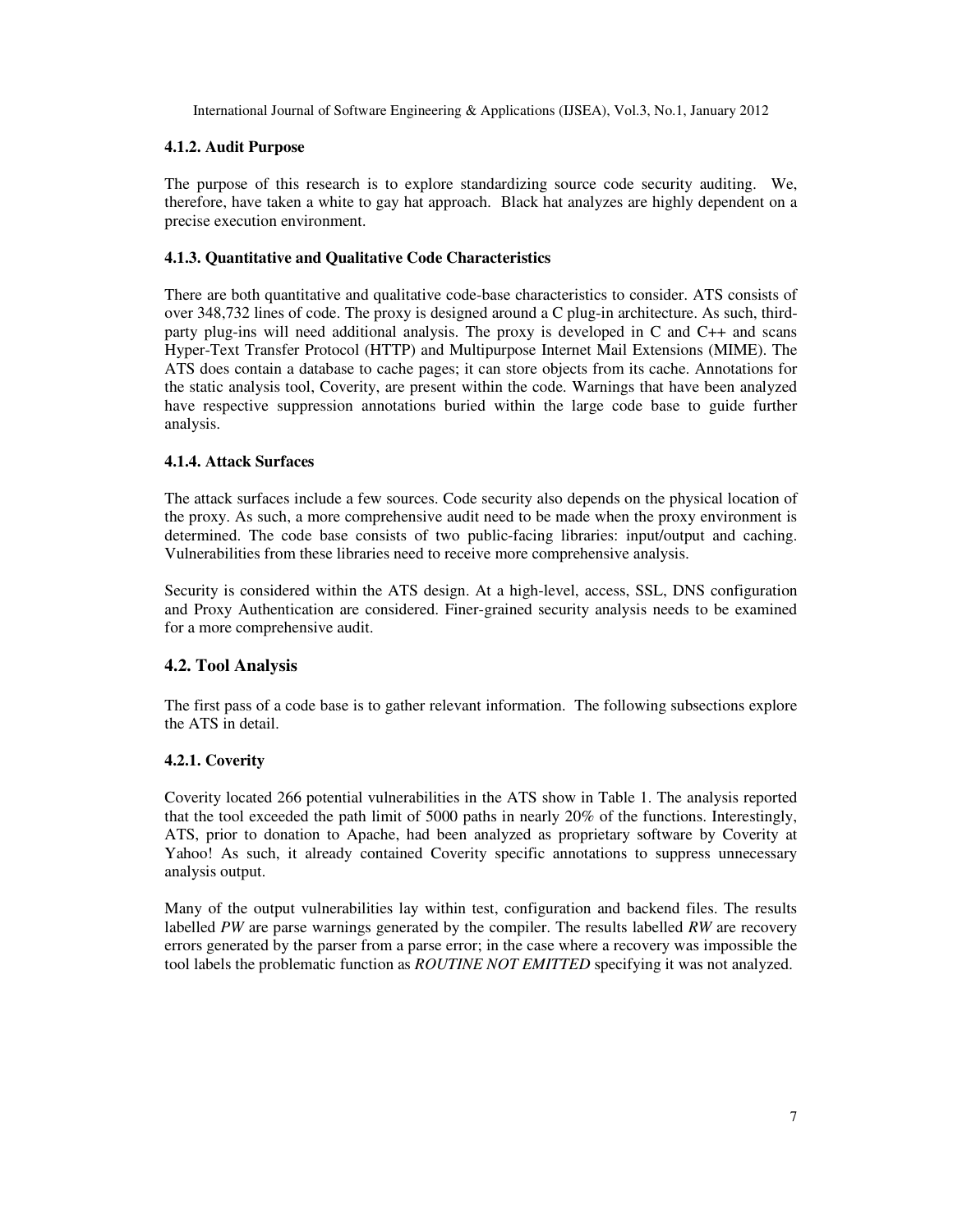International Journal of Software Engineering & Applications (IJSEA), Vol.3, No.1, January 2012 Table 1. ATS v 2.0.1 Coverity Analysis.

| Quantity       | <b>Defects</b>                           |
|----------------|------------------------------------------|
| 8              | <b>NULL RETURNS</b>                      |
| 5.             | <b>PARSE ERRORS</b>                      |
|                | PW.ASSIGN WHERE COMPARE MEANT            |
| $\mathfrak{D}$ | <b>PW.BAD RETURN VALUE TYPE</b>          |
| 1              | PW.CAST TO QUALIFIED TYPE                |
| 1              | PW.CONVERSION TO POINTER ADDS BITS       |
| 6              | PW.DECLARED BUT NOT REFERENCED           |
| 48             | <b>PW.INCLUDE RECURSION</b>              |
| 9              | <b>PW.INCOMPATIBLE PARAM</b>             |
| 62             | PW.NON CONST PRINTF FORMAT STRING        |
| 7              | PW.NO CORRESPONDING DELETE               |
| 4              | PW.NO CORRESPONDING MEMBER DELETE        |
| 239            | <b>PW.SET BUT NOT USED</b>               |
| 1              | PW.USELESS TYPE QUALIFIER ON RETURN TYPE |
| 5.             | <b>RW.BAD INITIALIZER TYPE</b>           |
|                | <b>RW.BAD RETURN VALUE TYPE</b>          |
| 5              | RW.EXPR NOT OBJECT POINTER               |
| 1              | <b>RW.ROUTINE NOT EMITTED</b>            |
|                | TAINTED SCALAR                           |

#### **4.2.2. Fortify**

Fortify located 1,723 potential vulnerabilities in the ATS show in Table 2. Many vulnerabilities lay within non-exploitable files (backend and configuration files). Six flagged vulnerabilities (true and false positives) are discussed.

Table 2. ATS v 2.0.1 Fortify Analysis.

| <b>Categories</b> | <b>Rules</b>                                                                                                                                                                                                                                                            |
|-------------------|-------------------------------------------------------------------------------------------------------------------------------------------------------------------------------------------------------------------------------------------------------------------------|
| Data Flow         | Privacy Violation, Integer Over Flow, Path Manipulation,<br>System Information Leak, Setting Manipulation, System<br>Information Leak, Setting Manipulation, String<br>Termination Error, Resource Injection, Illegal Pointer<br>Value                                  |
| Control Flow      | Null Dereference, Missing Check Against Null, Use After<br>Free, Redundant Null Check, Insecure Temporary File,<br>Uninitialized Variable, Double Free Memory Leak,<br><b>Unreleased Resource Race Condition</b>                                                        |
| Semantic          | Insecure Randomness, Heap Inspection, Command<br>Injection, Command Injection, Obsolete, Portability Flaw,<br>Process Control, Format String, Weak, Cryptographic<br>Hash, Insecure Compiler Optimization, Unchecked<br>Return Value, Often Misused, Dangerous Function |
| Structural        | Dead Code, Password Management, Code Correctness,<br>Type Mismatch, Poor Style                                                                                                                                                                                          |
| Configuration     | Dead Code, Password Management, Code Correctness,<br>Type Mismatch, Poor Style                                                                                                                                                                                          |
| Buffer            | Out-of-Bounds                                                                                                                                                                                                                                                           |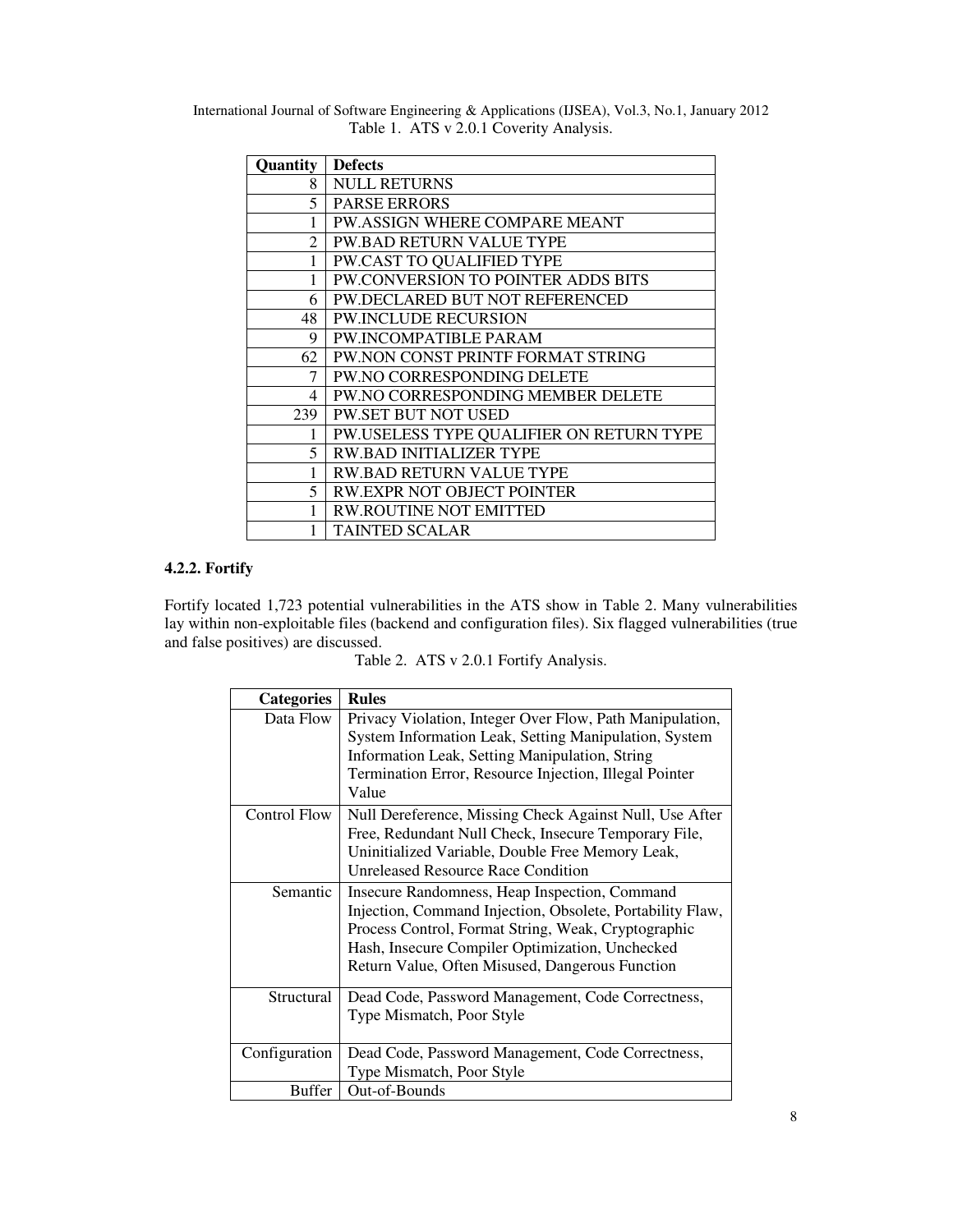*Fortify Vulnerability One:* Figure 1 shows potentially off-by-one buffer allocations, CWE-193, in *iocore/cluster/P ClusterInline.h* at line 301. (Note that similar reports were given for the same file on lines 102, 138, 203, 344, 387 and 466.) Fortify labels the vulnerabilities as a low risk categorized as semantic. As these vulnerabilities reside within the io-core libraries, they must be carefully examined. The memory allocation on line 301 is guaranteed to be bounded by the default length, via a guard, prior to buffer allocation. However, the report is a true positive since there is no explicit byte reserved for the terminating null for the msg buffer.

Figure 1. Off-by-One Vulnerability Report.

| iocore/cluster/P_ClusterInline.h(301): alloca()       |  |
|-------------------------------------------------------|--|
| // Allocate memory for message header                 |  |
| int flen = op_to_sizeof_fixedlen_msg(CACHE_REMOVE);   |  |
| int $len = host len$ ;                                |  |
| // Bound marshalled data                              |  |
| $if ((then + len) > DEFAULT_MAX_BUFFER_SIZE)$         |  |
| goto err_exit;                                        |  |
| char $*$ msg = (char $*$ ) ALLOCA_DOUBLE(flen + len); |  |

*Fortify Vulnerability Two:* Figure 2 shows potential buffer over flows, CWE-119, in *proxy/mgmt2/BaseRecords.cc* in *fpath* at line 130. This potential over flow cannot be exploited from external forces. Figure 3 shows a buffer over flow in proxy/hdrs/HdrToken.cc in *fpath* at line 130. Both reports are given high risk by Fortify from malicious dataflow through a Buffer Overflow via a Format String. Traditionally, exploitable buffer over flows, caused by a nonproperly terminating/allocating a string, can cause the call stack to be overwritten. Then, as the function returns, control is transferred as directed by maliciously overwritten data.

Figure 2. Buffer Overflow Vulnerability Report.

| $prox_y/mgmt2/Base Records.$ cc(130): ->snprintf(3)              |
|------------------------------------------------------------------|
| proxy/mgmt2/BaseRecords.cc(130): <- (system_local_state_dir)     |
| $prox/mgmt2/Main.cc(347)$ : <->snprintf(3->0)                    |
| libinktomi++/ink_string.cc(57): <->strncpy(1->0)                 |
| $prox y / sac.cc(104)$ : <->ink_strncpy(1->0)                    |
| $prox y / sac. cc(103)$ : <- get_ts_directory(0)                 |
| $proxyllogging/LogStandalone. cc(349)$ : <- fgets(0)             |
| /* For now, we are using a dbm for record sharing $\frac{k}{r}$  |
| snprintf(fpath, sizeof(fpath), "%s%s%s", system_local_state_dir, |
| DIR_SEP, MGMT_DB_FILENAME);                                      |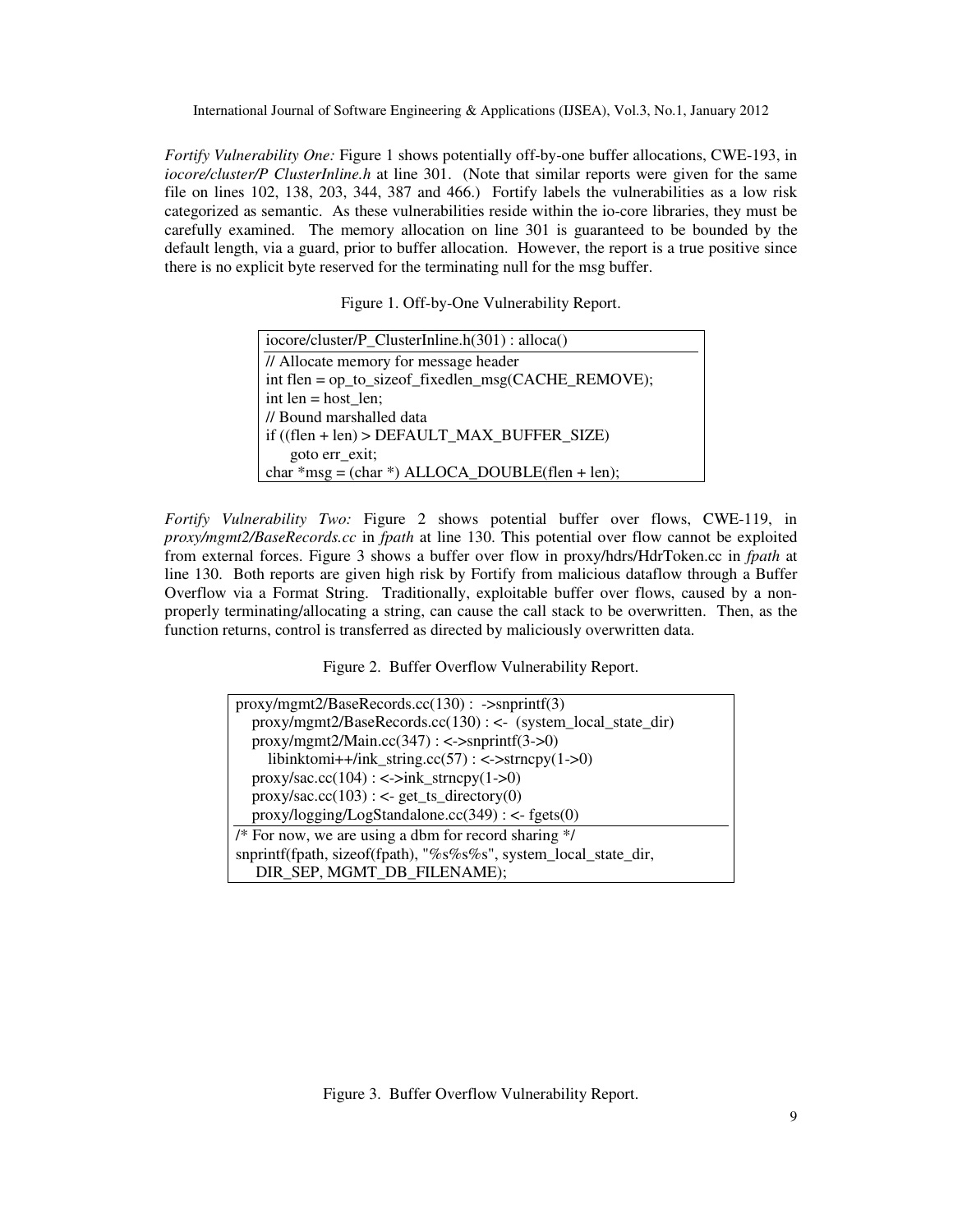|  |  | International Journal of Software Engineering & Applications (IJSEA), Vol.3, No.1, January 2012 |  |  |
|--|--|-------------------------------------------------------------------------------------------------|--|--|
|  |  |                                                                                                 |  |  |

| $proxy/hdrs/HdrToken.cc(474)$ : ->snprintf(3)                    |
|------------------------------------------------------------------|
| $proxy/hdrs/URL.cc(101)$ : ->hdrtoken_init(0)                    |
| $proxy/Main.cc(1398)$ : ->url_init(0)                            |
| $proxy/Main.cc(1396)$ : <->snprintf(3->0)                        |
| libinktomi++/ink_string.cc(57): $\langle$ ->strncpy(1->0)        |
| $proxy/Main.cc(424)$ : <-> $ink_strncpy(1->0)$                   |
| $proxy/Main.cc(498)$ : <->snprintf(3->0)                         |
| libinktomi++/ink_string.cc(57): <->strncpy(1->0)                 |
| $prox y / sac.cc(104)$ : <->ink_strncpy(1->0)                    |
| $prox y / sac. cc(103)$ : <- get_ts_directory(0)                 |
| libinktomi++/ink_string.cc(57): <->strncpy(1->0)                 |
| $proxylo$ gging/LogStandalone.cc(346): <->ink_strncpy(1->0)      |
| $prox//logging/LogStandalone.cc(345): \leq \geq (env-path)$      |
| proxy/logging/LogStandalone.cc(345) : <- getenv(return)          |
| /* For now, we are using a dbm for record sharing $\frac{k}{r}$  |
| snprintf(buf, sizeof(buf), "%s%shdrtoken.dat", path ? path : "", |
| path $?$ DIR SEP : "");                                          |

*Fortify Vulnerability Three:* Figure 4 shows Fortify flagging a potential path manipulation from improperly validating input before use within *proxy/mgmt2/LocalManager.cc* at line 1284. CWE-20. The tool tags the report with a high priority for malicious dataflow from Command Injection category. Careful inspection of the code, however, shows that manipulation is impossible as the variable is given an absolute (not relative) path. The report is a false positive. Traditionally, command injection can cause the attacker to gain control over the executed command and/or modify resources within the environment.

*Fortify Vulnerability Four:* Figure 5 shows a report for a potential string termination error, CWE-170, in *proxy/mgmt2/tools/SysAPI.cc* at line 193. Fortify labels the report as a medium risk. String termination errors are a form of buffer overflow vulnerabilities as the string may not be properly terminated.

Figure 4. Command Injection Vulnerability Report.

| $proxymgmt2/LocalManager.cc(1284)$ : ->execv(0)                                       |
|---------------------------------------------------------------------------------------|
| $prox(y/mgmt2/Main.cc(1047))$ : ->LocalManager::startProxy(this->abs_pxy_bny)         |
| $prox_y/mgmt2/Main.cc(701)$ : <=> (lmgmt)                                             |
| $prox_y/mgmt2/Main.cc(701)$ : <- new LocalManager(this-> abs_pxy_bny)                 |
| $prox_y/mgmt2/LocalManager.cc(399)$ : <->snprintf(3->0)                               |
| libinktomi++/ink_string.cc(57): $\langle$ ->strncpy(1->0)                             |
| $prox y / sac. cc(104)$ : <->ink_strncpy(1->0)                                        |
| $prox y / sac. cc(103)$ : <- get_ts_directory(0)                                      |
| libinktomi++/ink_string.cc(57): $\langle$ ->strncpy(1->0)                             |
| proxy/logging/LogStandalone.cc(346): <->ink_strncpy(1->0)                             |
| $proxylo$ gging/LogStandalone.cc(345): <=> (env_path)                                 |
| $proxy/logging/LogStandalone. cc(345)$ : <- getenv(return)                            |
| const size_t absolute_proxy_binary_size = size of $(char)*(strlen(system-root\_dir))$ |
| $+$ strlen(bin_path) + strlen(proxy_binary))+2;                                       |
| $absolute\_proxy\_binary = (char * ) \ xmalloc(absolute\_proxy\_binary\_size);$       |
| snprintf(absolute_proxy_binary, absolute_proxy_binary_size, "%s%s%s",                 |
| bin_path, DIR_SEP, proxy_binary);                                                     |
| $res = execv(absolute\_proxy_binary, options);$                                       |
|                                                                                       |

Figure 5. String Termination Vulnerability Report.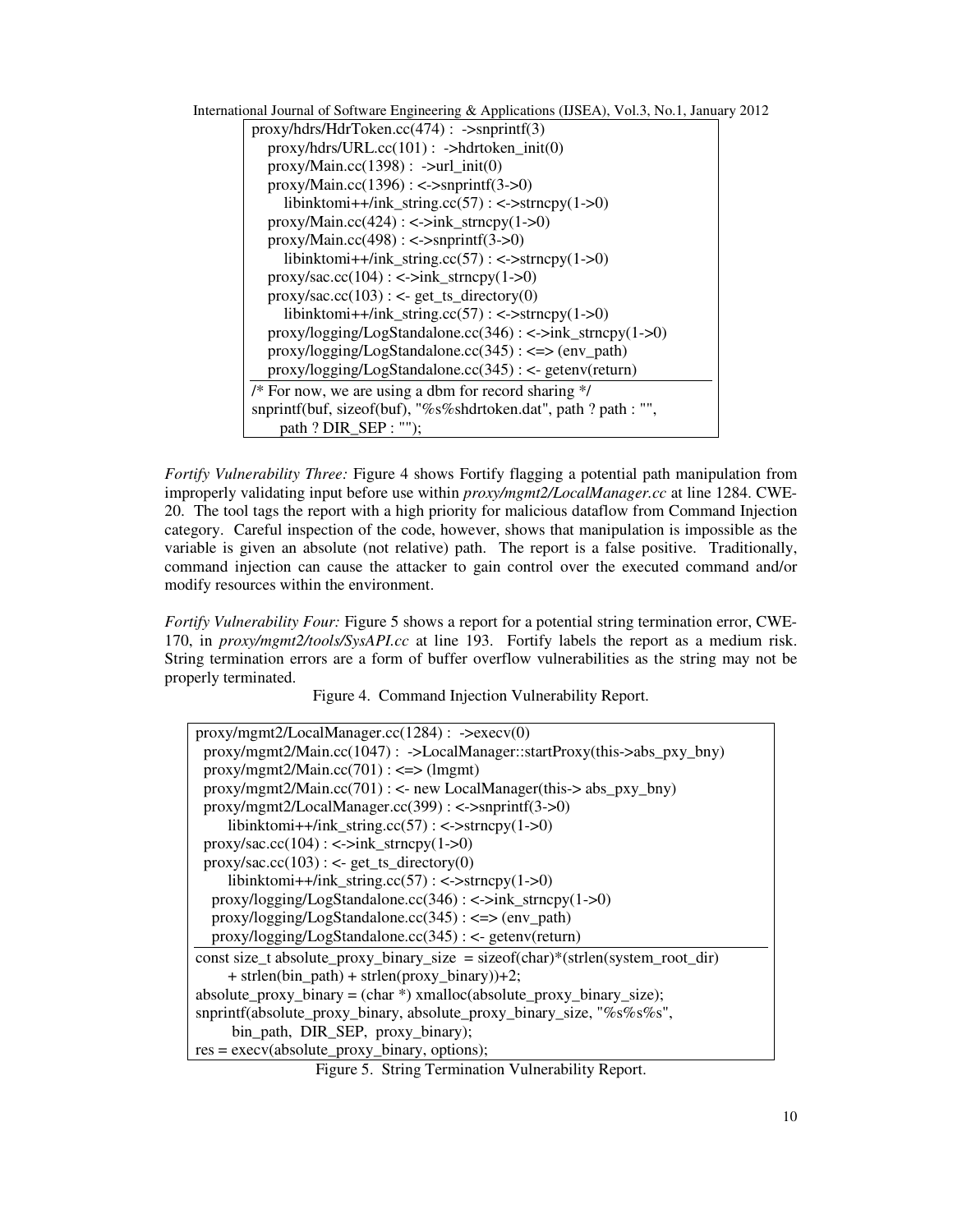| International Journal of Software Engineering & Applications (IJSEA), Vol.3, No.1, January 2012 |  |
|-------------------------------------------------------------------------------------------------|--|
| $prox_y/mgmt2/tools/SysAPI.cc(130)$ : ->strcasecmp(0)                                           |  |
| proxy/mgmt2/tools/SysAPI.cc(129): <- Net_GetNIC_Protocol(1)                                     |  |
| libinktomi++/ink_string.cc(57): <->strncpy(1->0)                                                |  |
| $proxy/mgmt2/tools/SysAPI.cc(437): \langle -\rangle ink\_strongy(1-\rangle 0)$                  |  |
| $proxy/mgmt2/tools/SysAPI.cc(435)$ : <- find_value(2)                                           |  |
| libinktomi++/ink_string.cc(57): <->strncpy(1->0)                                                |  |
| $prox_y/mgmt2/tools/SysAPI.cc(849)$ : <->ink_strncpy(1->0)                                      |  |
| $prox_y/mgmt2/tools/SysAPI.cc(829)$ : <=> (pos)                                                 |  |
| $prox_y/mgmt2/tools/SysAPI.cc(824): \leq \geq (pos)$                                            |  |
| $proxv/mgmt2/tools/SysAPI.cc(824): <$ >strstr(0->return)                                        |  |
| $prox/mgmt2/tools/SysAPI.cc(812)$ : <- fgets(0)                                                 |  |

*Fortify Vulnerability Five:* Figure 6 shows a report for a potential user password privacy violation, CWE-359, in *proxy/hdrs/HdrTest.cc* at line 1180. The report is labelled by Fortify as a medium risk of privacy violation via dataflow. These are false positives, as they are passwords passed as headers within a message, not private user passwords. Traditionally, this type of privacy vulnerability occurs when private user data enters a program or written to an external location in plaintext or using trivial encoding mechanisms.

*Fortify Vulnerability Six:* Figure 7 shows a report of a potentially vulnerable dynamic class loading, CWE-545, in *proxy/Plugin.cc* at line 89. The vulnerability is reported as medium risk with process control via semantic usage; however, it currently is important for proxy plug-in design. It is thus a false positive. A white list of potential benign functions could be incorporated into future proxy architectures to assure sanitized plugins. Typically, an attack could be hidden within a dynamic class static initializer (if any) or other class components. This form of attack could be loaded dynamically while application is running.

Figure 6. Privacy Violation Vulnerability Report.

| $prox\gamma/drs/HdrTest.cc(1180)$ : ->printf(2)                 |
|-----------------------------------------------------------------|
| proxy/hdrs/HdrTest.cc(1156): <- HTTPHdr::print(0)               |
| $prox\gamma/hdrs/HTTP.h(808)$ : <- http_hdr_print(2)            |
| $prox\gamma/drs/HTTP\ncc(482)$ : <- url_print(1)                |
| $prox\gamma/\text{hdrs}/\text{MIME}$ .cc(3068): <->memcpy(1->0) |
| $proxylhdrs/URL.cc(1669)$ : <->mime_mem_print(0->2)             |
| $prox\gamma/hdrs/URL.cc(1669)$ : <- (url->m_ptr_password)       |

Figure 7. Process Control Vulnerability Report.

| proxy/Playincc(89) : dlopen()                        |
|------------------------------------------------------|
| static void *                                        |
| dll_open(char *fn, bool global)                      |
|                                                      |
| int global_flags = global $?$ RTLD_GLOBAL : 0;       |
| return (void *) dlopen(fn, RTLD_NOW   global_flags); |
|                                                      |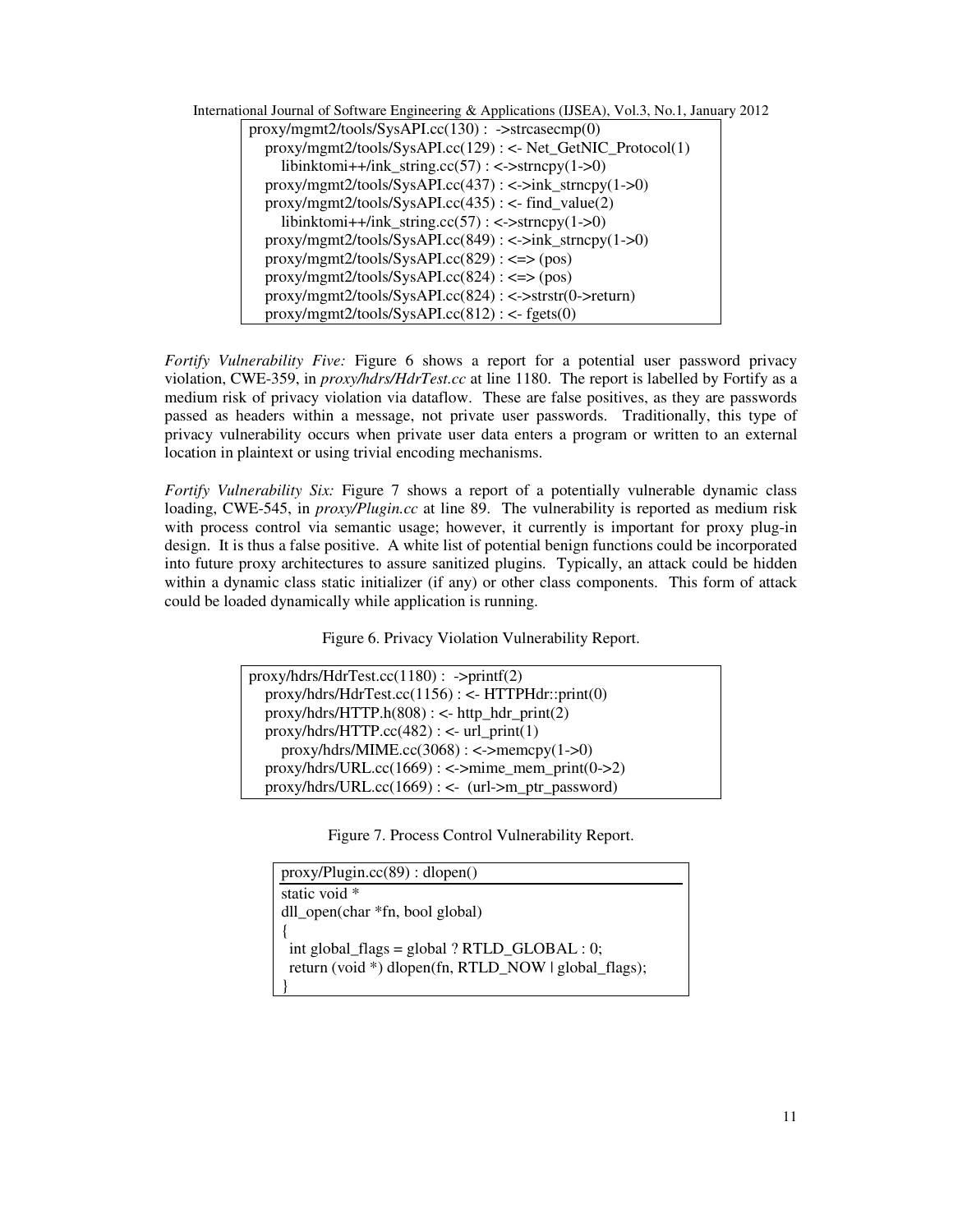International Journal of Software Engineering & Applications (IJSEA), Vol.3, No.1, January 2012 **5. RELATED LITERATURE**

In 2009, Walden et al. [51] examined fourteen popular open source PHP web applications developed from 2006 to 2008. Of the fourteen applications, the vulnerability density of the final product was approximately 3.3 KLOC. Of the found security vulnerabilities, Walden et al. showed that Cross-Site Scripting and SQL Injections were the most frequent type. Additionally, they found continuous static analysis of post-development software counter-productive for measuring vulnerabilities in each 100 week development samples; instead, they examined both the first and last development sample with a false-positive rate of approximately 18%. The researchers noted that the project development language impacts both the code size and vulnerability type. The research then presented a security resources indicator for the projects to measure the importance of security within a project. Their indicator was based on applicationsecurity configuring/installing documentation, dedicated security email alias, list of relevant vulnerabilities and secure development-process documentation.

In 2006, Chandra, Chess and Steven [10] described useful techniques for integrating static analysis tools into source code analysis. They brought forth the need for adopting new vulnerability-detection tools. They also discussed how to integrate the tool; specifically who uses the tool, when to use the tool and what to do with analysis results. The paper set initial guidelines into integrating static analysis tools into the development process.

In 2004, Heffley and Meunier [23] explored using auditing software for software security evaluation. Their work was motivated by development fault repetition and Mitre's growing CVE database. The research was specifically designed to evaluate multiple static analysis auditors. The research found that different auditors located different vulnerabilities and noted the tool limitations. They stated future beneficial tool enhancements.

## **6. CONCLUSIONS**

This paper addresses a research need to assemble a broad literature array to help standardize source code security audits. It then uses components of the assembled ideas to perform a whiteto-gray hat source code security analysis on the Apache Traffic Server (ATS) to exemplify the process. The analysis located a lower-bound of potentially exploitable vulnerabilities and connected the vulnerabilities with the common taxonomy, the CWE. Finally, it discussed pertinent exploitation ramifications. As the ATS can function at a high traffic rate, both as a forward and reverse proxy, any potential vulnerability compromising the CIA model (Confidentiality, Integrity and Availability) needs to be removed—perhaps, even without a proof of concept.

## **REFERENCES**

- [1] IEEE Guide to Classification for Software Anomalies. IEEE Standard 1044.1-1995, Aug 1996.
- [2] Jlint Find Bugs in Java Programs, Online. http://jlint.sourceforge.net/ 2010.
- [3] Peter Amey. Correctness By Construction: Better Can also be cheaper. CrossTalk Magazine, The Journal of Defense Software Engineering. March 2002.
- [4] Apache Traffic Server, Online. http://trafficserver.apache.org/ 2011.
- [5] Nathaniel Ayewah, William Pugh, J. David Morgenthaler, John Penix, and YuQian Zhou. Evaluating Static Analysis Defect Warnings on Production Software. In PASTE '07: Proceedings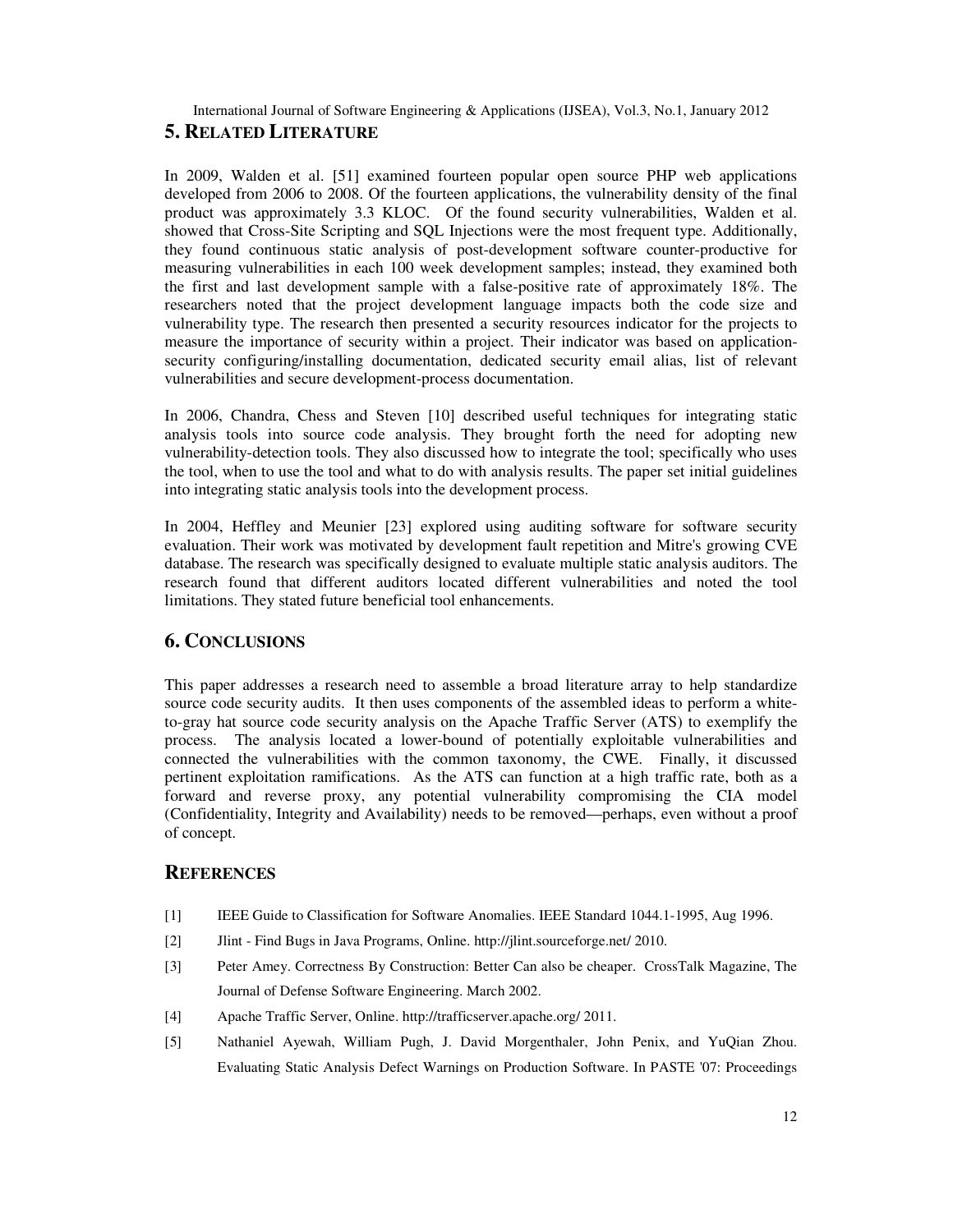- International Journal of Software Engineering & Applications (IJSEA), Vol.3, No.1, January 2012 of the 7th ACM SIGPLAN-SIGSOFT workshop on Program analysis for software tools and engineering, pages 1-8, New York, NY, USA, 2007.
- [6] Boris Beizer. Software Testing Techniques. John Wiley & Sons, Inc., New York, NY, USA, 1990.
- [7] Boris Beizer. Software testing techniques (2nd ed.). Van Nostrand Reinhold Co., New York, NY, USA, 1990.
- [8] Matt Bishop. Introduction to Computer Security. Addison-Wesley, 1st edition, 2009.
- [9] Lilian Burdy, Yoonsik Cheon, David R. Cok, Michael D. Ernst, Joseph R. Kiniry, Gary T. Leavens, K. Rustan M. Leino, and Erik Poll. An Overview of JML Tools and Applications. Int. J. Software Tools Technical Transformations, 7(3):212-232, 2005.
- [10] P. Chandra, B. Chess, and J. Steven. Putting the Tools to Work: How to Succeed with Source Code Analysis. Security Privacy, IEEE, 4(3):80-83, May-June 2006.
- [11] B. Chess and G. McGraw. Static Analysis for Security. Security and Privacy, IEEE, 2(6):76-79, Nov-Dec. 2004.
- [12] Cristina Cifuentes and Bernhard Scholz. Parfait: Designing a Scalable Bug Checker. In ACM SAW '08: Proceedings of the 2008 workshop on Static analysis, pages 4-11, New York, NY, USA, 2008.
- [13] D. R. Cok and J. Kiniry. ESC/Java2: Uniting ESC/Java and JML. Technical Report. University of Nijmegen. 2004.
- [14] D. R. Cok and J. Kiniry. ESC/Java2: Uniting ESC/Java and JML. Lecture Notes in Computer Science, 3362: 108-128. 2005.
- [15] Brian Cole, Daniel Hakim, David Hovemeyer, Reuven Lazarus, William Pugh, and Kristin Stephens. Improving Your Software using Static Analysis to Find Bugs. In OOPSLA '06: Companion to the 21st ACM SIGPLAN symposium on Object-oriented programming systems, languages, and applications, pages 673-674, New York, NY, USA, 2006.
- [16] Coverity. The Next Generation of Static Analysis, 2007.
- [17] Coverity. White paper: Open Source Report, 2008.
- [18] Coverity Version 5.4 Reference, 2011.
- [19] Matthew B. Dwyer, John Hatcliiff Robby Robby, Corina S. Pasareanu, and Willem Visser. Formal Software Analysis Emerging trends in Software Model Checking. In FOSE '07: 2007 Future of Software Engineering, pages 120-136, IEEE Computer Society. Washington, DC, USA, 2007.
- [20] Cormac Flanagan, K. Rustan M. Leino, Mark Lillibridge, Greg Nelson, James B. Saxe, and Raymie Stata. Extended Static Checking for Java. In PLDI '02: Proceedings of the ACM SIGPLAN 2002 Conference on Programming language design and implementation, pages 234- 245, New York, NY, USA, 2002.
- [21] B. Hackett, Y. Xie, M. Naik and A. Aiken. Soundness and its Role in Bug Detection Systems. In Proceedings of the Workshop on the Evaluation of Software Defect Detection Tools, New York, NY, USA, 2005. ACM.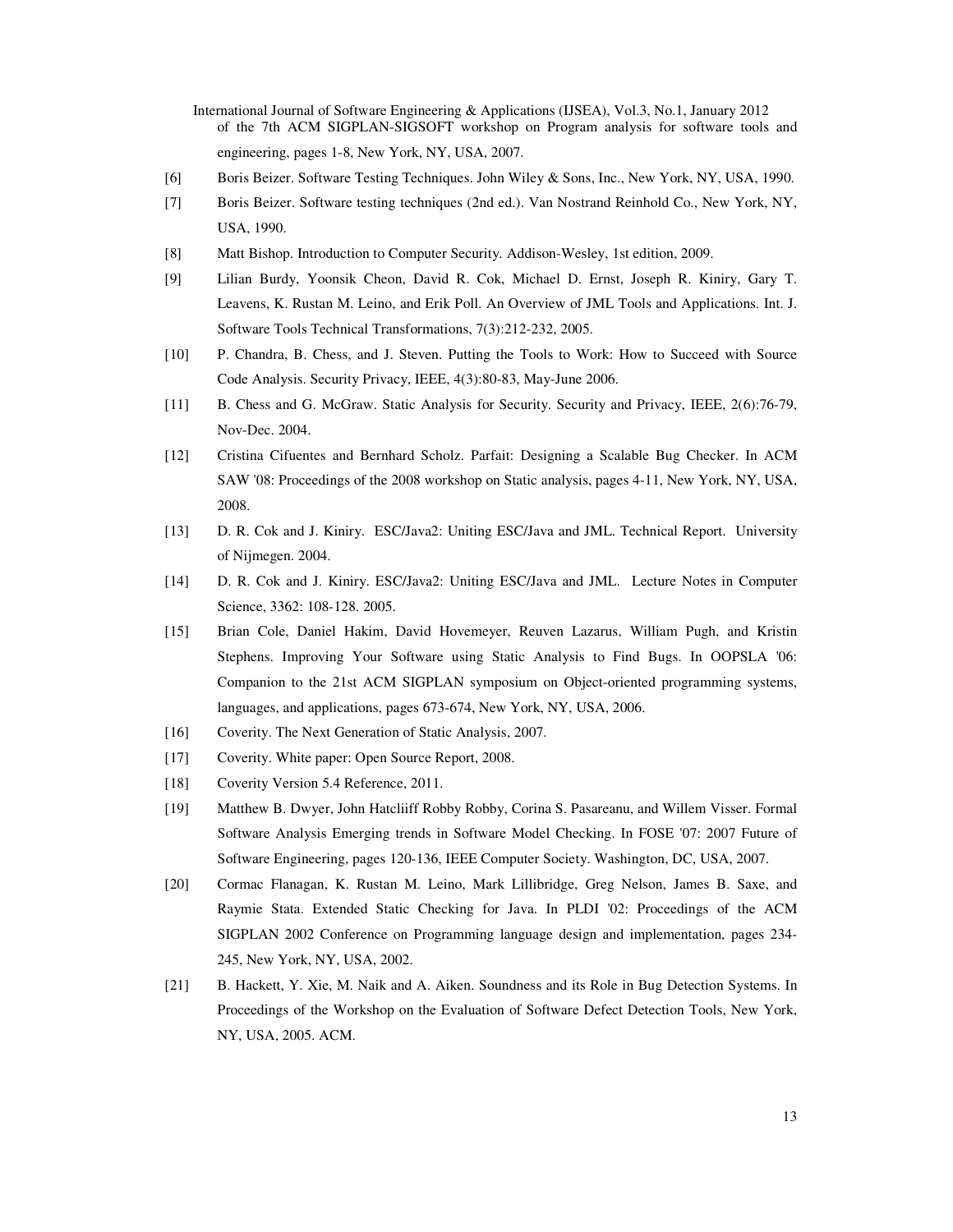- [22] Allen Harper, Jonathan Ness, Gideon Lenkey, Shon Harris, Chris Eagle, and Terron Williams. Gray Hat Hacking: The Ethical Hacker's Handbook (Third Edition). Mc Graw Hill, New York, NY, USA, 2011.
- [23] J. Heffley and P. Meunier. Can Source Code Auditing Software Identify Common Vulnerabilities and be used to Evaluate Software Security? In System Sciences, 2004. Proceedings of the 37th Annual Hawaii International Conference on, page 10 pp., Jan. 2004.
- [24] Changbok Jang, Jeongseok Kim, Hyokyung Jang, Sundo Park, Bokman Jang, Bonghoi Kim, and Euiin Choi. Rule-based Auditing System for Software Security Assurance. In Ubiquitous and Future Networks, 2009. ICUFN 2009. First International Conference on, pages 198-202, June 2009.
- [25] Yiannis Kanellopoulos, Panagiotis Antonellis, Dimitris Antoniou, Christos Makris, Evangelos Theodoridis, Christos Tjortjis and Nikos Tsirakis. Code Quality Evaluation Methodology Using The ISO/IEC 9126 Standard. International Journal of Software Engineering & Applications (IJSEA), Vol.1, No.3, July 2010.
- [26] Mohd. Ehmer Khan. Different Approaches To Black box Testing Technique For Finding Errors. International Journal of Software Engineering & Applications (IJSEA), Vol.2, No.4, October 2011.
- [27] Uday Khedker, Amitabha Sanyal, and Bageshri Karkare. Data Flow Analysis: Theory and Practice. CRC Press, Inc., Boca Raton, FL, USA, 2009.
- [28] K. Kratkiewicz. Evaluating Static Analysis Tools for Detecting Buffer Over flows in C Code. In Master's Thesis, Harvard University, Cambridge, MA, 2005.
- [29] Benjamin A. Kuperman, Carla E. Brodley, Hilmi Ozdoganoglu, T. N. Vijaykumar, and Ankit Jalote. Detection and Prevention of Stack Buffer Over flow Attacks. Communications of the ACM, 48:50-56,November 2005.
- [30] G. Leavens and Y. Cheon. Design by Contract with JML: An On-line Tutorial. 2004.
- [31] Gary T. Leavens. Tutorial on jml, the java modeling language. In ASE '07: Proceedings of the twenty-second IEEE/ACM international conference on Automated software engineering, pages 573-573, New York, NY, USA, 2007.
- [32] Gary T. Leavens, Albert L. Baker, and Clyde Ruby. Preliminary design of jml: a behavioural interface specification language for java. SIGSOFT Softw. Eng. Notes, 31(3):1-38, 2006.
- [33] Moohun Lee, Sunghoon Cho, Hyokyung Chang, Junghee Jo, Hoiyoung Jung, and Euiin Choi. Auditing system using rule based reasoning in ubiquitous computing. In Computational Sciences and Its Applications, 2008. ICCSA '08. International Conference on, pages 261-266, 30 2008-july 3 2008.
- [34] Felix "FX" Lindner. Software security is software reliability. Communications of the ACM, 49:57- 61, June 2006.
- [35] Barbara Liskov. Technical perspective safeguarding online information against failures and attacks. Communications of the ACM, 51(11):85-85, 2008.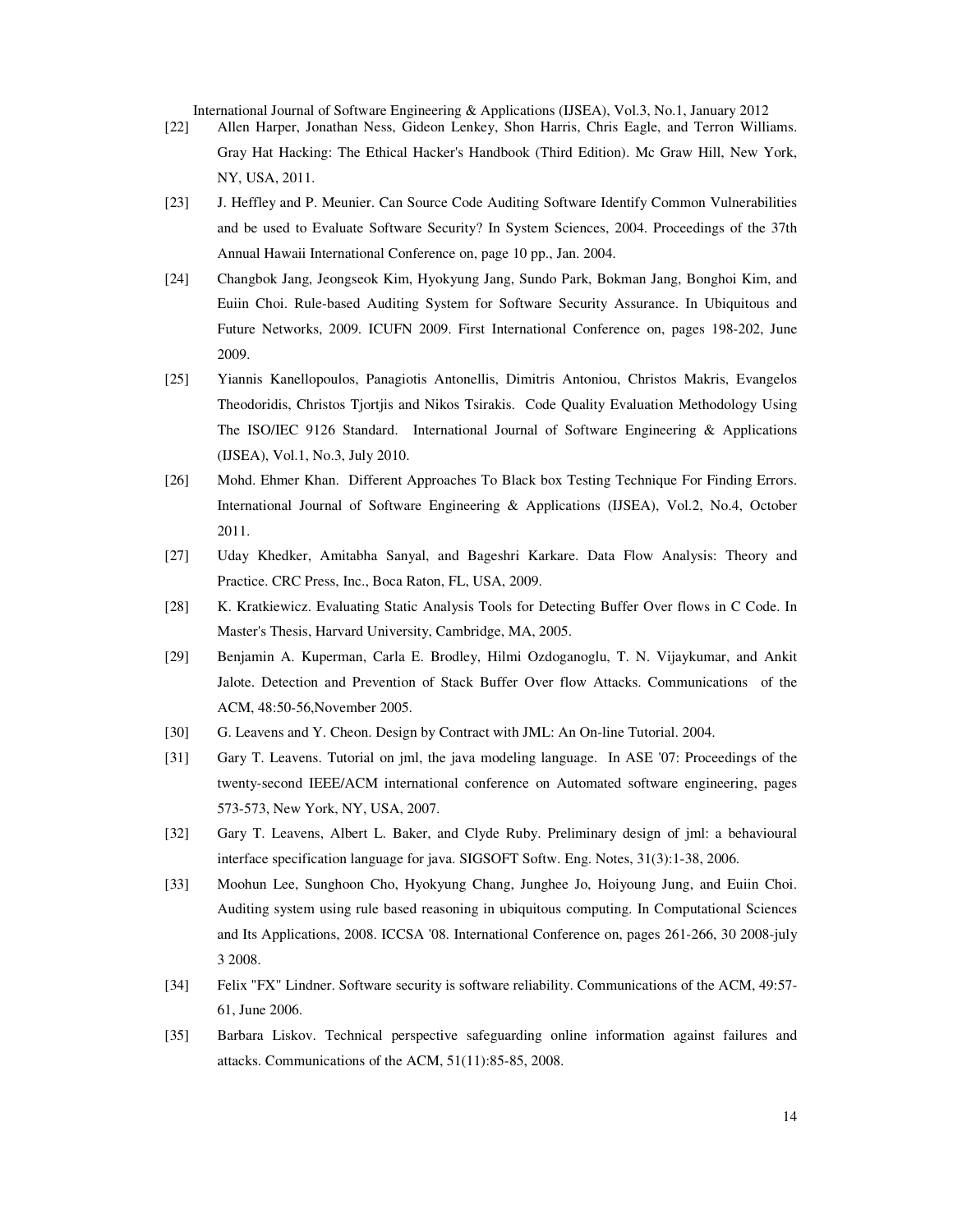- [36] T.J. McCabe. A complexity measure. Software Engineering, IEEE Transactions on, SE-2(4):308-- 320, Dec. 1976.
- [37] B. Meyer. Eiffel software, 2007.
- [38] Mitre. Common Weakness Enumeration (CWE), Online. http://cwe.mitre.org/ 2008.
- [39] Mitre. Common Vulnerabilities and Exposures (CVE). Online. http://cve.mitre.org/ 2011.
- [40] NIST. Software Assurance Metrics and Tool Evaluation (SAMATE). Online. http://samate.nist.gov/Main\_Page.html 2011.
- [41] NIST. Common Weakness Enumeration (CWE). Online. http://nvd.nist.gov/cwe.cfm 2008.
- [42] Anthon Pang. What is a bug? 2002.
- [43] Shari Lawrence Pfleeger and Joanne Atlee. Software Engineering: Theory and Practice (3rd Edition). Prentice Hall PTR, Upper Saddle River, NJ, USA, 2006.
- [44] R. Satya Prasad, O. Naga Raju and R. R. L Kantam. SRGM with Imperfect Debugging by Genetic Algorithms. International Journal of Software Engineering & Applications (IJSEA), Vol.1, No.2, April 2010.
- [45] Proxy Server. Online. http://en.wikipedia.org/wiki/Proxy\_server 2010.
- [46] Reverse vs. Forward Proxy Server, 2010.
- [47] S. Schmeelk, B. Mills, and R. Noonan. Managing Post-development Fault Removal. In Information Technology: New Generations, 2009. ITNG '09. Sixth International Conference on, pages 205-210, April 2009.
- [48] G. Michael Schneider, Johnny Martin, and W. T. Tsai. An Experimental Study of Fault Detection in User Requirements Documents. ACM Trans. Software. Engineering Methodologies, 1(2):188- 204, 1992.
- [49] Van den Berg and B. Jacobs. Tools and Algorithms for the Construction and Analysis of Systems. 2001.
- [50] Joachim van den Berg and Bart Jacobs. The LOOP Compiler for Java and JML. In TACAS 2001: Proceedings of the 7th International Conference on Tools and Algorithms for the Construction and Analysis of Systems, pages 299-312, Springer-Verlag. London, UK, 2001.
- [51] J. Walden, M. Doyle, G.A. Welch, and M. Whelan. Security of Open Source Web Applications. In Empirical Software Engineering and Measurement, 2009. ESEM 2009. 3rd International Symposium on, pages 545-553, Oct. 2009.
- [52] Yichen Xie, Andy Chou, and Dawson Engler. Archer: using Symbolic, Path-sensitive Analysis to Detect Memory Access Errors. In ESEC/FSE-11: Proceedings of the 9th European software engineering conference held jointly with 11th ACM SIGSOFT international symposium on Foundations of software engineering, pages 327-336, New York, NY, USA, 2003.
- [53] Traffic Server, Online. http://gigaom.com/2009/11/06/10-top-open-source-resources-for-cloudcomputing/ 2009.
- [54] Ghazia Zaineb and Irfan Anjum Manarvi. Identification And Analysis Of Causes For Software Bug Rejection With Their Impact Over Testing Efficiency. International Journal of Software Engineering & Applications (IJSEA), Vol.2, No.4, October 2011.